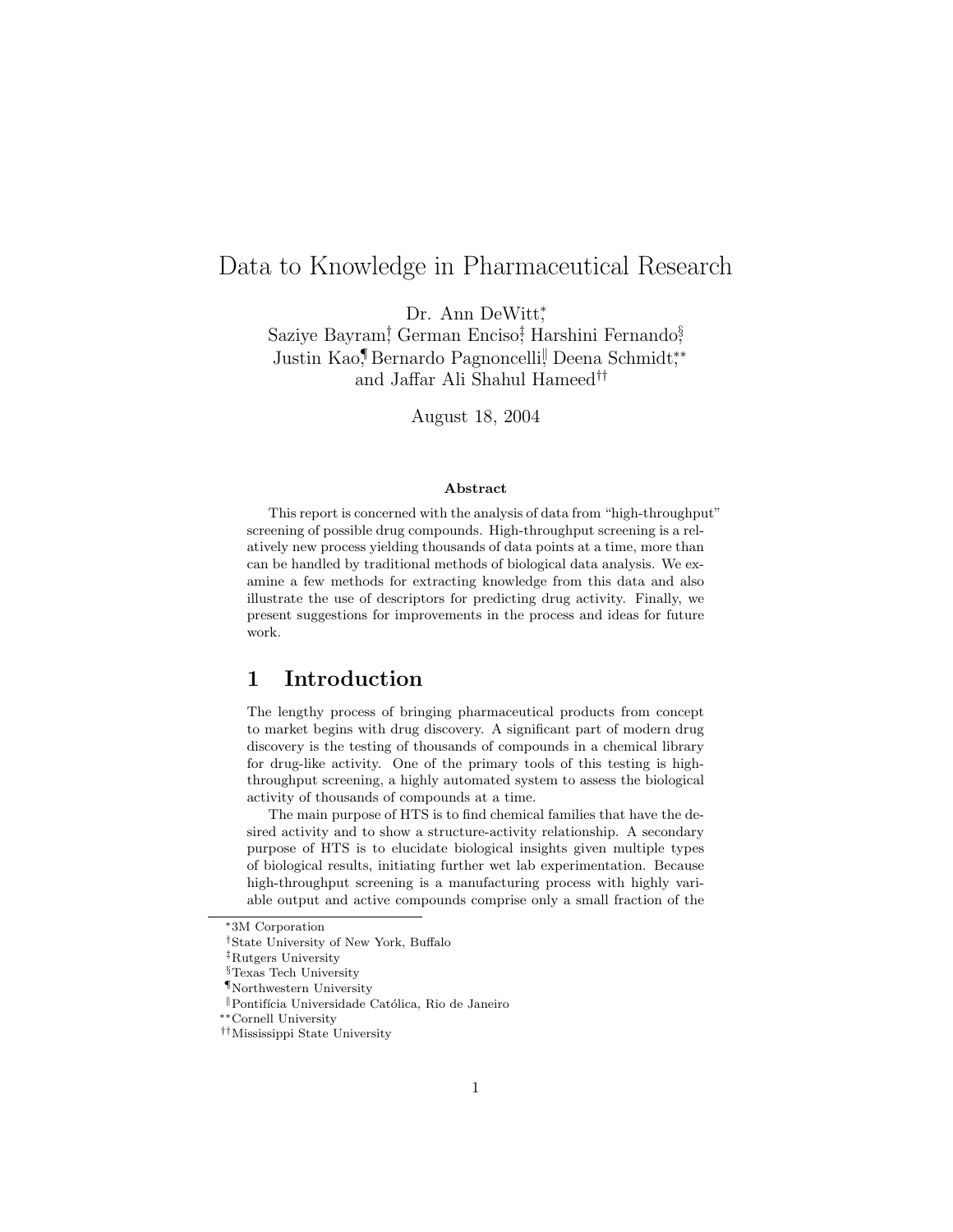compounds tested, one challenge in pharmaceutical research is extracting knowledge from the large amounts of data generated.

In this report, we illustrate part of the process of converting data to information. We

- 1. describe the data set we were given
- 2. investigate two methods of analyzing the high-throughput data, comparing their results to a low-throughput reference
- 3. study possible descriptors for predicting drug activity
- 4. discuss possible extensions of approaches and additional approaches that could be the focus of future work.

# 2 Experimental methods

Biological screening can generally be categorized as "low-throughput" or "high-throughput". Low-throughput screening (LTS) is a bench-scale assay of compounds by chemists or biologists in a controlled laboratory environment, often involving several experiments with the same compound at different concentrations or under other carefully varied conditions. Because of the small number of compounds involved (less than 100), lowthroughput assays are typically interpreted manually by scientists.



Figure 1: A high-throughput screening robot. Photo from [4].

By contrast, high-throughput screening (HTS) is an automated procedure for quickly testing many compounds at once. In the type of HTS considered here, chemists prepare "plates" consisting of many small wells, each with a compound to be tested. These are placed in the input queue of a robot which performs the actual experiements, adding cells or other reagents and recording the resultant activity signal (e.g., luminence). Due to the large volume of data generated and the manufacturing-type conditions, computer processing is usually required to understand HTS data.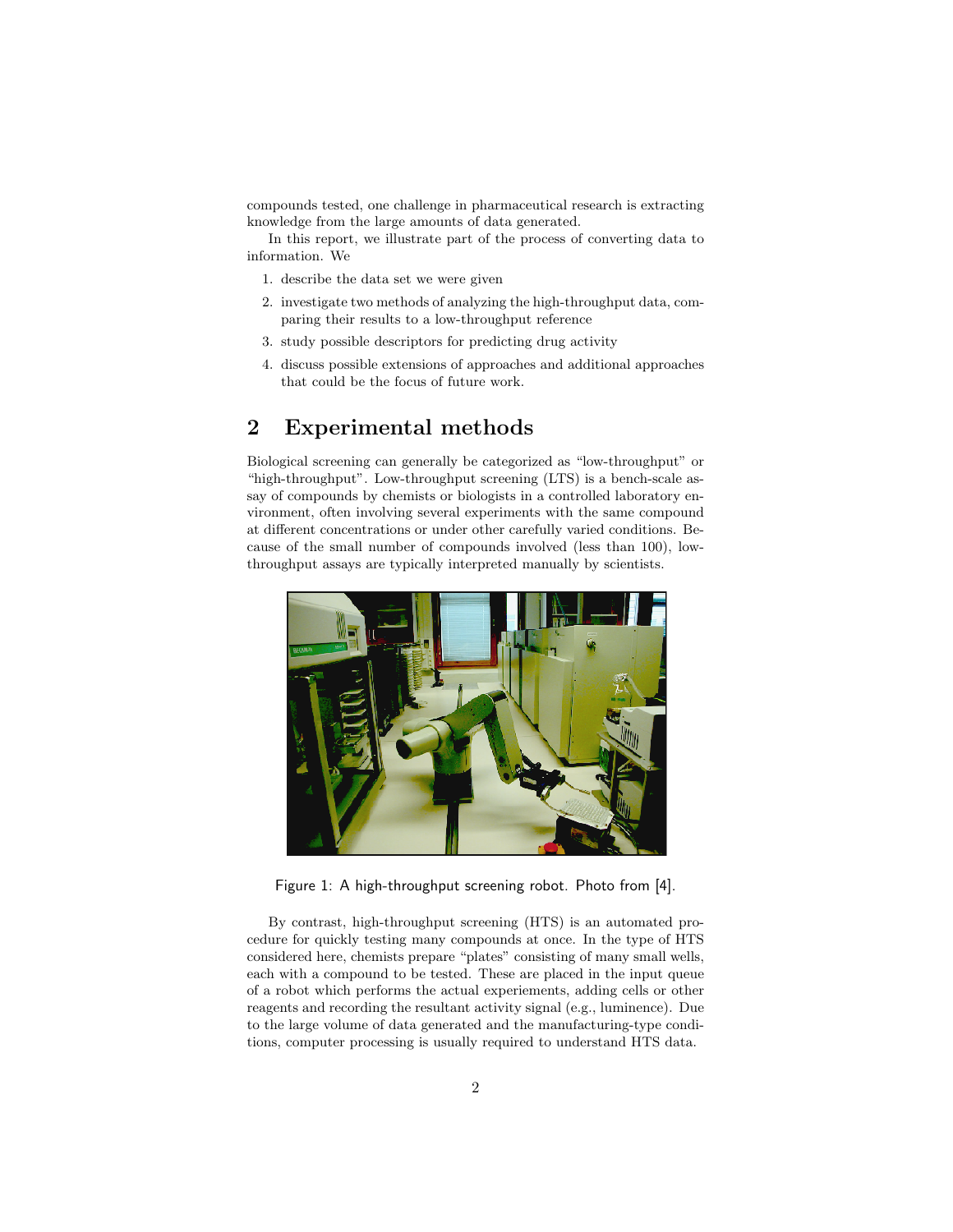In summary, HTS is used to screen compound libraries for biological activities while LTS is necessary for developing appropriate experimental protocols and providing the expert-interpreted results to which HTS is compared.

# 3 Data

Our first task was to analyze results from one assay  $(\#1)$  conducted in both LTS and HTS to find chemical compounds that induce "B cell" proliferation. In this activation assay, active compounds cause high signals whereas inactive compounds generate low signals. The data in Assay  $#1$ includes several controls: a natural positive reference known to induce B cell growth, a natural negative reference known to inhibit B cell growth, positive and negative references with structural similarity to tested compounds, and a (negative) solvent control, DMSO, with no added compound.

Also, we had four other assays which, combined with the first, targeted biological and structure-activity relationships. Unlike Assay  $#1$  in which we were given essentially raw data, this group of assays was given to us in an analyzed form so that we could explore various biological predictors for active compounds.

## 3.1 Assay  $#1$ : low-thoughput screen

The low-throughput activity screen consists of 31 experiments testing a total of 64 compounds to give 1272 rows of data. The data set includes four controls: natural positive reference, positive reference, negative reference and the solvent DMSO control. In each experiment, one or more compounds are tested at concentrations between 0.1  $\mu$ M and 30  $\mu$ M. This gives us a dose-response curve for each compound in each experiment. The data set also includes expert testimony on the results as to which compounds are active or inactive.

Low-throughput is a more detailed data set for each individual compound than high-throughput since each compound is tested for activity at several concentrations. However fewer molecules are tested—64 in LTS versus 1614 in HTS (with an overlap of only ∼ 40 compounds)—so scientists are typically able to assess the assay results manually due to the small number of compounds tested per experiment. Because of these factors, LTS data is perceieved as more reliable in terms of determining active molecules than HTS data. Therefore, once we have a ranking of active compounds for LTS, we make it the standard by which to validate HTS rankings.

## 3.2 Assay  $\#1$ : high-throughput screen

The high-throughput screen uses standard industry plate formats, either 96 wells/plate or 384 wells/plate for a total of 33 plates. This gives about 6000 wells in which 1614 compounds are tested. The screen includes all controls listed at the beginning of this section. A typical plate is organized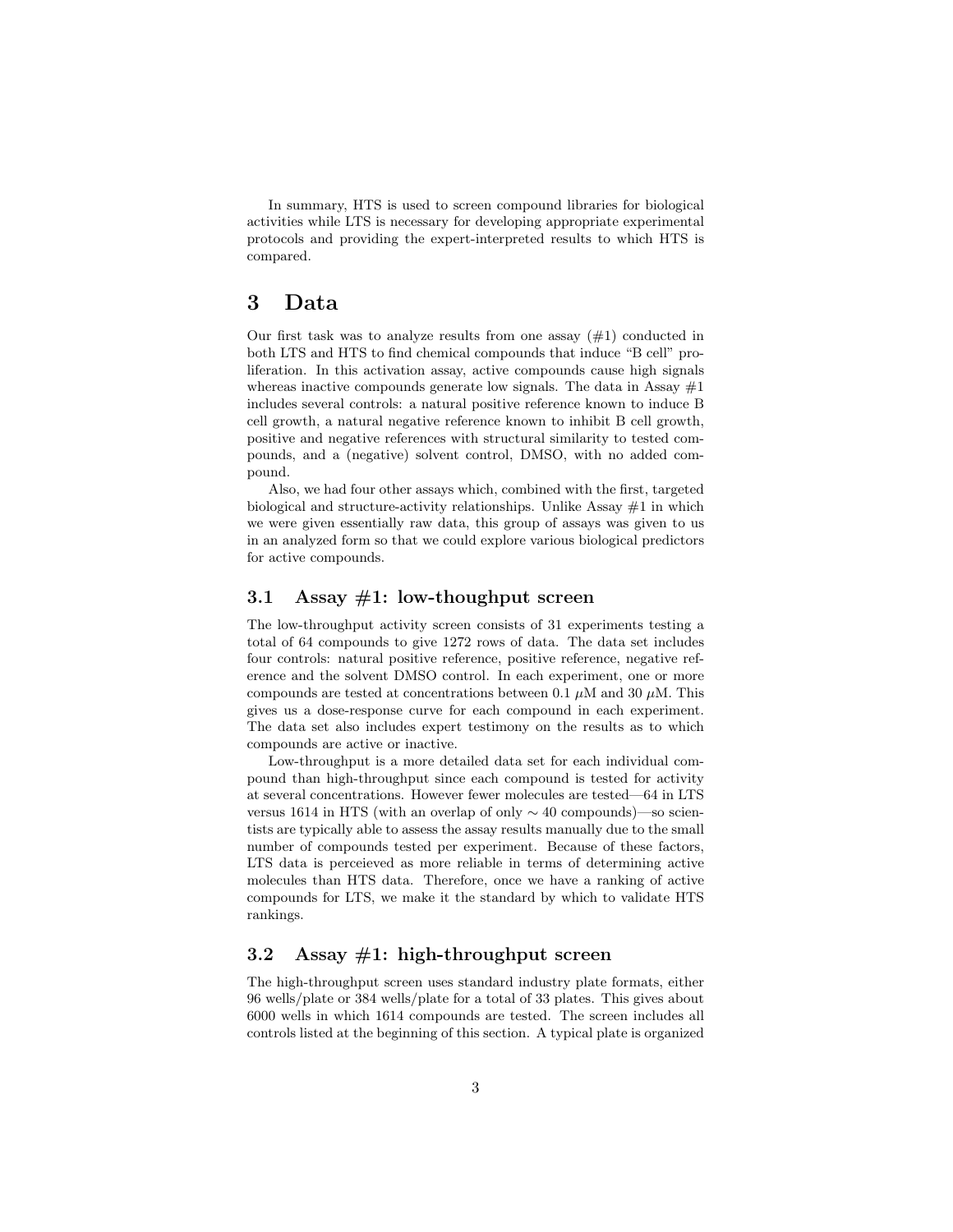

Figure 2: Raw HTS data.

so that controls appear in the first two columns in 4-replicates and test compounds cover the rest of the plate. Some plates also have controls scattered throughout, but not in any regular manner. As can be seen in Figures 2-3, there are many systematic biases and a large amount of noise in the raw data.

## 3.3 Assays #2-5

Once a screen has been analyzed, an important next step in the drug development process is to provide information to chemists and biologists in the form of structure-activity relationships or new hypotheses about biology. We examined four assays and discerned relationships between Assay #1 and other assays  $(\#2,\#3,\#5)$ . The compounds were organized into 10 different chemical structure groups. Whereas Assay #1 measures B cell proliferation, Assays  $#2$  and  $#3$  measure protein concentration, and Assays  $#4$  and  $#5$  measure compound-receptor activation. Assays  $#2$ and #3 are reported in terms of "potency", the minimum protein concentration necessary for a signal to be detected above background noise, and "efficacy", the maximum protein concentration seen in a dose-response curve. A brief explanation of each screen is given as follows:

Assay #2 - Peripheral blood mononuclear cell screen (PBMCs) PBMCs in tissue culture media are placed in plate wells pre-dispensed with compound, and 24 hours later the media is inspected for the concentration of two proteins (Protein "1" and Protein "2"). Protein 2 is known to activate a particular signaling pathway through Receptor "2" and is thus thought to be indicative of B cell prolif-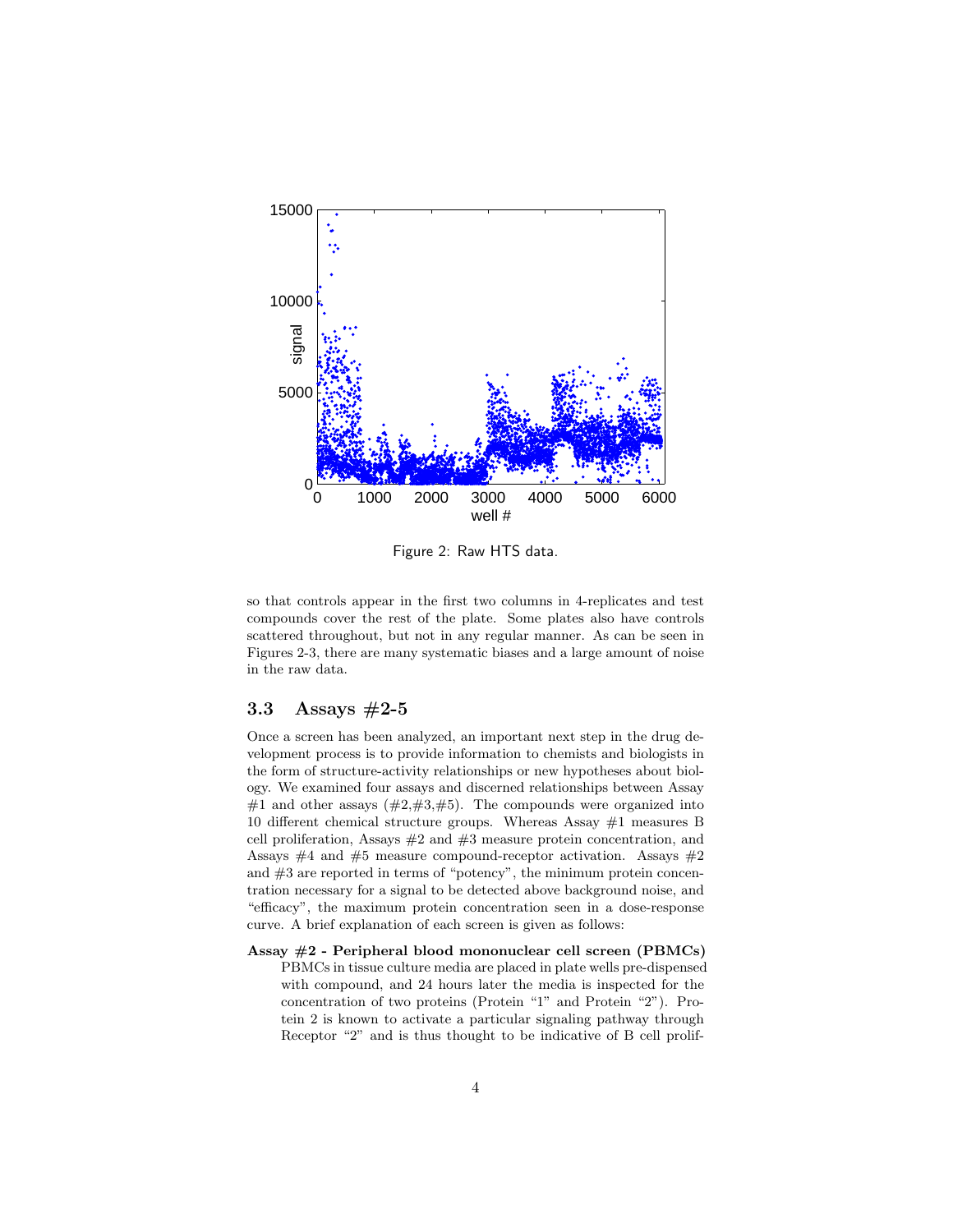

Figure 3: Raw HTS data by plates. Red indicates higher recorded signal.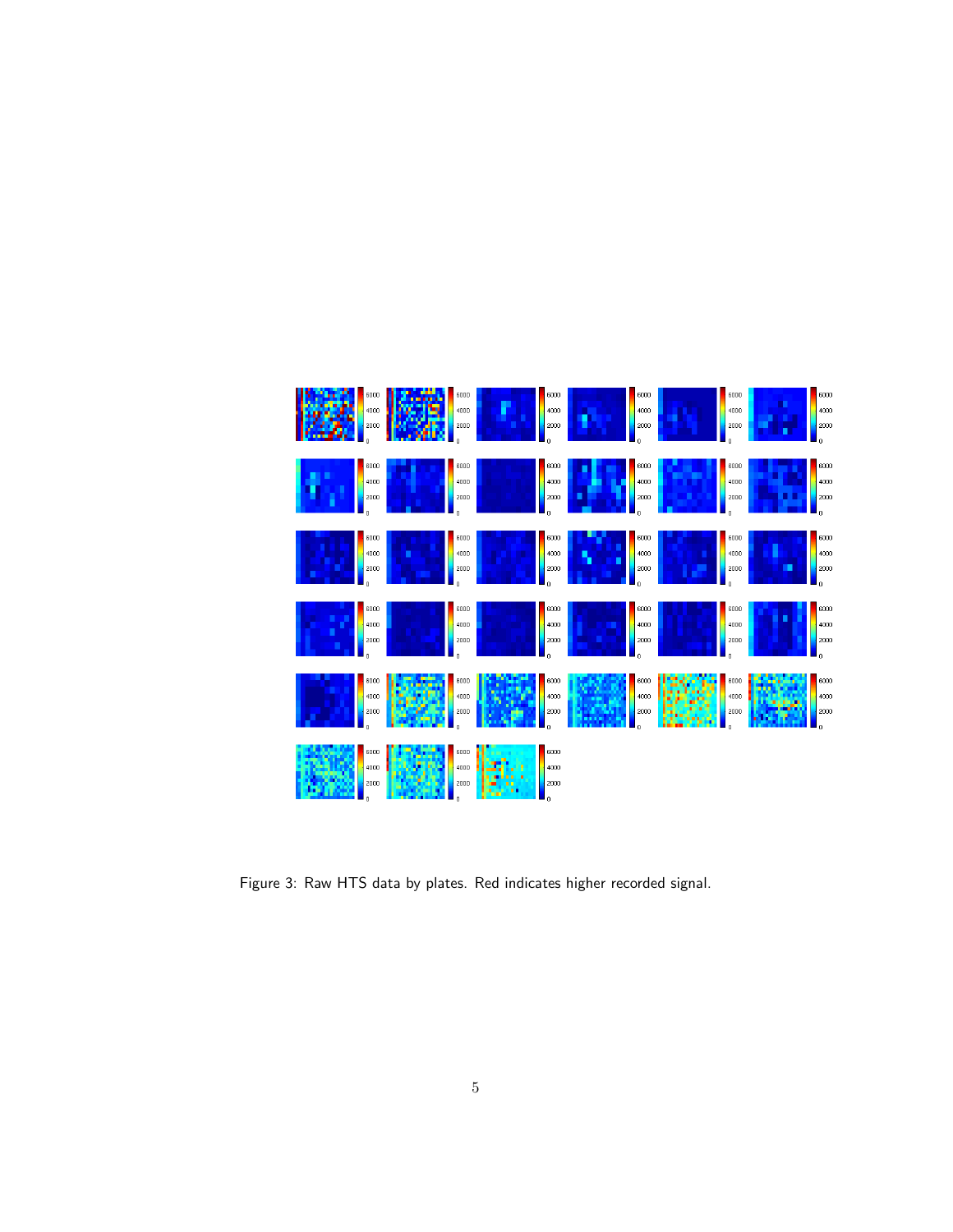eration. Although Protein 1 is seen in the assay, it is unclear what relationship exists between Protein 1 and B cell proliferation, although scientists suspect one exists. We assume Protein 2 is the most relevant one. The outcomes of this screen are potency and efficacy scores.

- Assay  $#3$  D screen "D cells" in tissue culture media are placed in plate wells pre-dispensed with compound, and 24 hours later the media is inspected for the concentration of two proteins (Protein 2 and Protein 3). Again, Protein 2 is thought to be indicative of B cell proliferation because it activates Receptor 2's signaling pathway. Protein 3 is not expected to have a direct relationship to B cell proliferation.
- Assay  $#4$  Activation of Receptor 1 Compounds were investigated for their ability to activate Receptor 1. The results are classified as agonist if a compound activates a receptor and indeterminate or not seen, if not. We didn't consider this assay in our analysis due to time constraints.
- Assay  $#5$  Activation of Receptor 2 Compounds were evaluated for their ability to activate Receptor 2. The results are classified as in Assay #4. Agonist for Receptor 2 is thought to be indicative of B cell proliferation and upstream of Protein 2.

# 4 Analysis

Once a library of compounds has been run through HTS, it is required to analyze the data to find the active compounds, or "hits". Some of the difficulties involved include high signal-to-noise ratios, inherent variability of biological targets, minor malfunctions in the instrumentation, and systematic biases due to environmental effects.

We describe the spectrum of approaches to extracting this knowledge heuristic data analysis, statistical modeling of the HTS data, process modeling of the HTS, and phenomenological modeling of the biology. For this project, we illustrate the first two approaches and simply discuss the others, due to lack of time and information.

## 4.1 LTS Reference ranking

Because the low-throughput screening is a much more reliable and comprehensive data set for the compounds that it includes, it is used as a standard for evaluating our HTS results. Here we describe the methods used to analyze the LTS data. Although this analysis was a prerequisite for the HTS analysis, it was quite different in purpose—the goal was to produce a standard for HTS analysis.

First, in order to compare results across the 31 different experiments in the LTS, it is necessary to normalize the data. We tried several different methods,

1. normalizing signals on a scale of negative reference  $(=0)$  to positive reference  $(=1)$ ,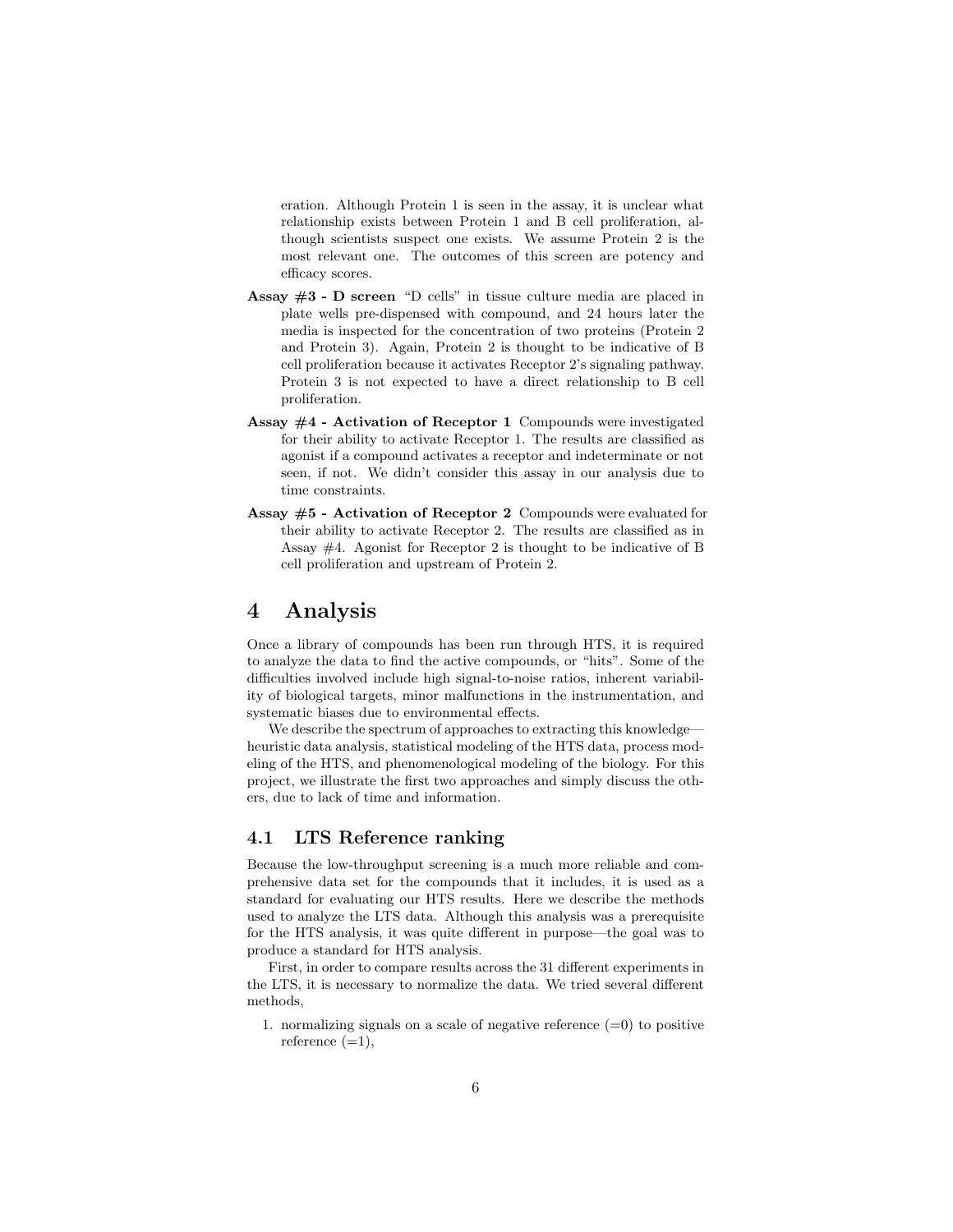- 2. calculating the n-fold increase of signals over the solvent (DMSO) control,
- 3. and calculating the n-fold increase of signals over the negative reference.

The third method is significantly more straightforward than the first, and was expected to be more accurate than the n-fold increase over the DMSO because the solvent control was only tested once per experiement. (Moreover, the negative reference is known not to be fully inactive so this provides a more stringent means to identify active compounds.) Indeed, according to expert opinion, the results produced by the last method matched their understanding almost exactly. This involved calculating (signal)/(negative reference) at all concentrations tested and taking the median value over all experiments.



Figure 4: A typical dose-response.

Next, we used the numbers thereby obtained to rank our compounds in order of activity. For active compounds, we expect signal values to increase with increasing concentration (e.g., Figure 4 for a typical doseresponse curve). This is usually the case, but we observe many signal values decreasing at 30  $\mu$ M. One reason for this effect is thought to be cytotoxicity at high concentrations of some compounds. By taking the median of our numbers, we prevent such data points at the end of the curve from skewing our ranking.

We use expert testimony to reconcile ambiguities between potentially active versus inactive compounds and choose a cutoff for hits. The expert advised us to remove experiment #4035 due to unreliable data, i.e. the negative reference signal was higher than the positive reference signal at concentration 0.3  $\mu$ M. See Figure 5. Based on this advice, we excluded three more experiments: experiment  $\#3787$  also showed signal values where negative reference > positive reference and two experiments  $(\#3433 \text{ and } \#3460)$  showed negative signal values.

The end result of the LTS analysis is a ranking of compounds and "hit/non-hit" determinations which can be used as a baseline for evaluat-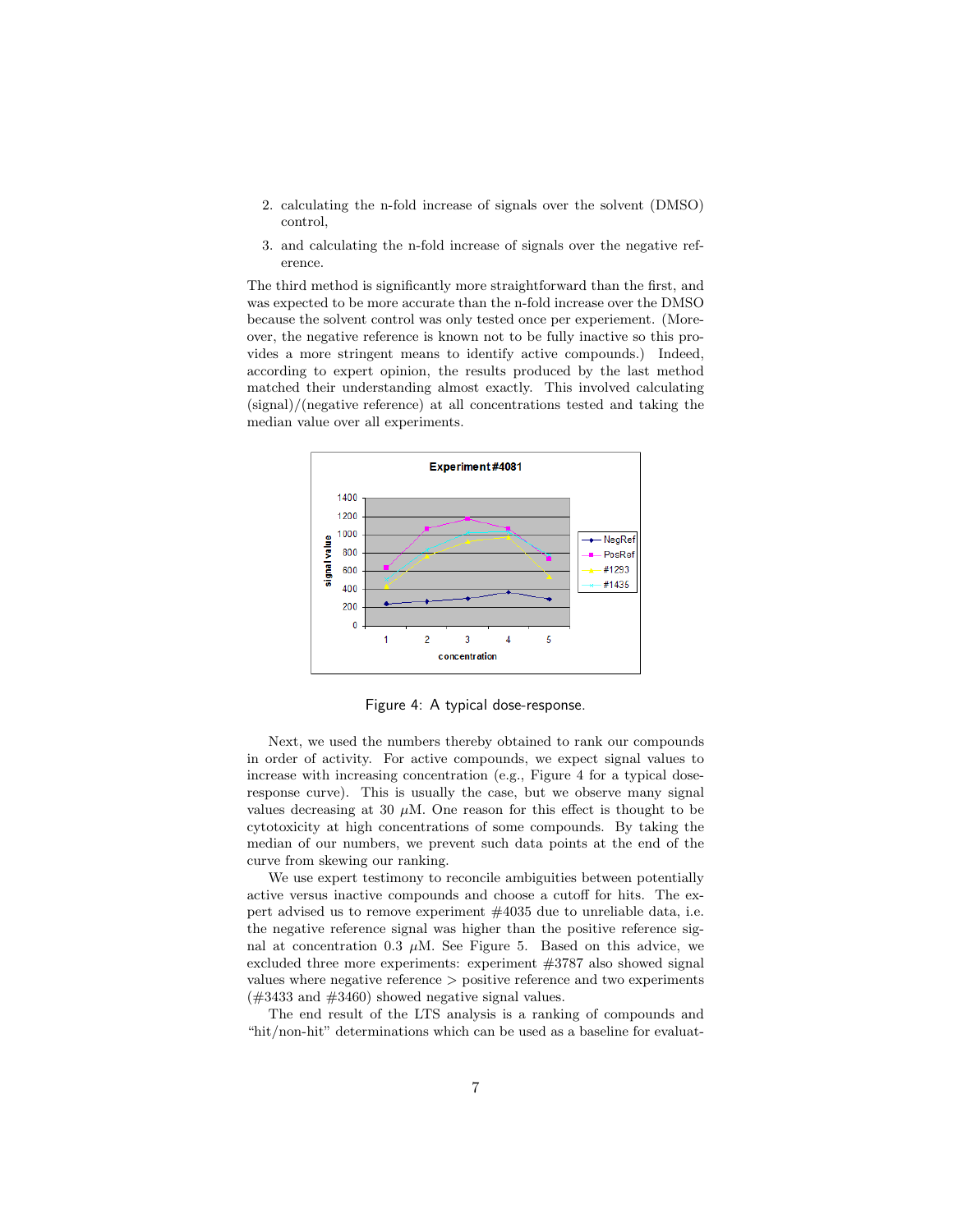

Figure 5: A flawed dose-response.

ing HTS analysis. (The match to expert opinion was best using an n-fold increase cutoff value of 1.145, giving 33 active compounds.)

## 4.2 Heuristic data analysis

The simplest and most common methods for finding hits in HTS data are by heuristics. These are commonly-used guidelines for quality control of data, normalizing plates, and scoring compounds. It is both an advantage and drawback of heuristics that they do not need to describe the errors being corrected for—there is minimal accounting for sources of variability in the signal. Some popular heuristics are the use of Z-scores (a statistical parameter) to normalize the data by making each plate's standard deviation and median comparable, and the use of controls to verify the reliability of the data on a plate. These are frequently used in industry to evaluate HTS data, and we discuss below the results of our heuristic analysis and its validation.

We applied a three-stage heuristic algorithm to our data:

- 1. Remove plates using fixed criteria derived from expert opinion.
- 2. Normalize signals using plate-by-plate Z-scores.
- 3. Rank each compound by the median of its signals and mark as hits those with signals exceeding one standard deviation of the screen median.

Plates were excluded from our data set if any of the mean, median and trimmed mean of the negative references on the plate were greater than the corresponding statistics for the postive references, or if any two of these statistics for the solvent control (DMSO) were larger than those for the data. These criteria were derived from expert opinion in removing experiments from the LTS screen. A total of 10 plates were excluded from our analysis by these criteria (leaving roughly 200 out of 1600 compounds without any data).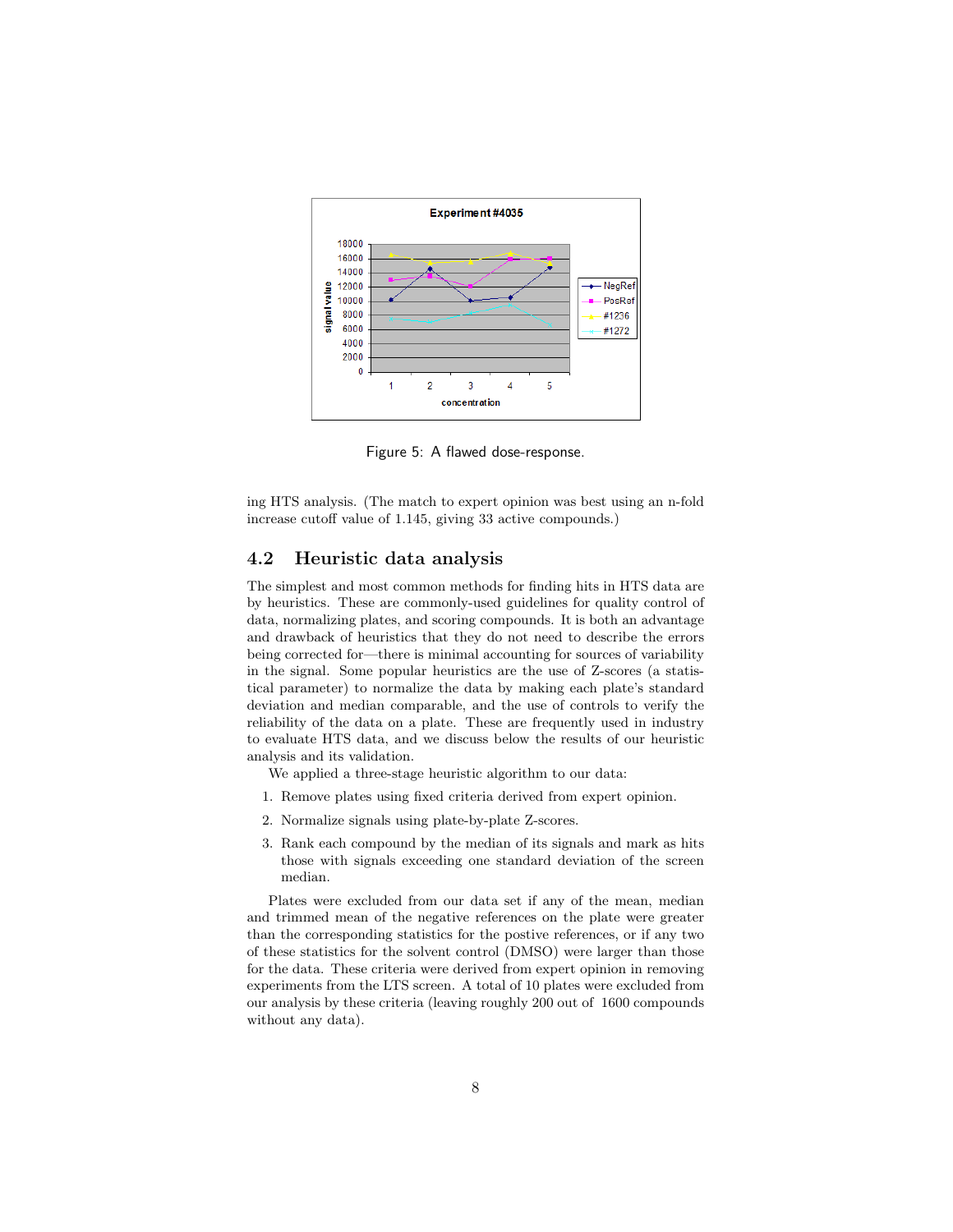The Z-score was calculated by the following formula for each data point:

$$
z_i = \frac{x_i - \tilde{x}}{\sigma_x},
$$

where  $\tilde{x}$  is the median and  $\sigma_x$  is the standard deviaton of the signal values on a particular plate.

The last step consists of grouping the Z-scores compound by compound, taking the median value and sorting these values. This yields a ranking of the compounds, in order of predicted drug activity. We also have an alternate "ranking" of hit/non-hit, which is determined by taking as hits those compounds for which a signal exceeds the screen median by at least one standard deviation. Using the binary hit/non-hit system, we arrive at at 72.7% match with the LTS results. In other words, of the compounds included in both screens, 72.7% of them were classified in the same way. A more qualitative evaluation is shown in Figure 6, which depicts the LTS ranking vs. HTS ranking of common compounds. If the rankings were perfectly matched, this would be a monotonically increasing curve (Figure 6a) or a diagonal line (Figure 6b).

## 4.3 Statistical modeling

A more systematic method for finding hits is statistical modeling — using a portion of the data to derive statistical predictors that determine hits in the rest of the data. This is a purely mathematical technique that does not rely on specific information about the HTS mechanism or the biology involved.

In particular, we used the compounds identified by LTS as training data for the following algorithm, derived from [7]:

- 1. Calculate a variety of binary parameters for each data point (e.g., "Is the positive reference on its plate at least one standard deviation above the data median?").
- 2. Identify parameters that have predictive value by comparing the set of hits and the set of non-hits. Create a "kernel" from these parameters.
- 3. Calculate the Hamming distance between every data point and this kernel.
- 4. Identify points as hits if they are at least as close to the kernel as the mean distance of the training data.

The end result is a division of the HTS compounds into two sets, hits and non-hits. Unfortunately, due to the relatively small size of the LTS data set and the lack of an independently verifiable classification (e.g., synthetic data), we are unable to definitively evaluate the results here. However, due to the small number of parameters identified in the kernel (8), it is believed that the training data is not over-fitted. In particular, there is a 78.4% match with the heuristic results for HTS (out of 1607 compounds), and a 78.8% match with the LTS results (out of 33 compounds). A qualitative ranking plot (where the statistical model's compound ranking is based on Hamming distance to the kernel) is shown in Figures 7-8.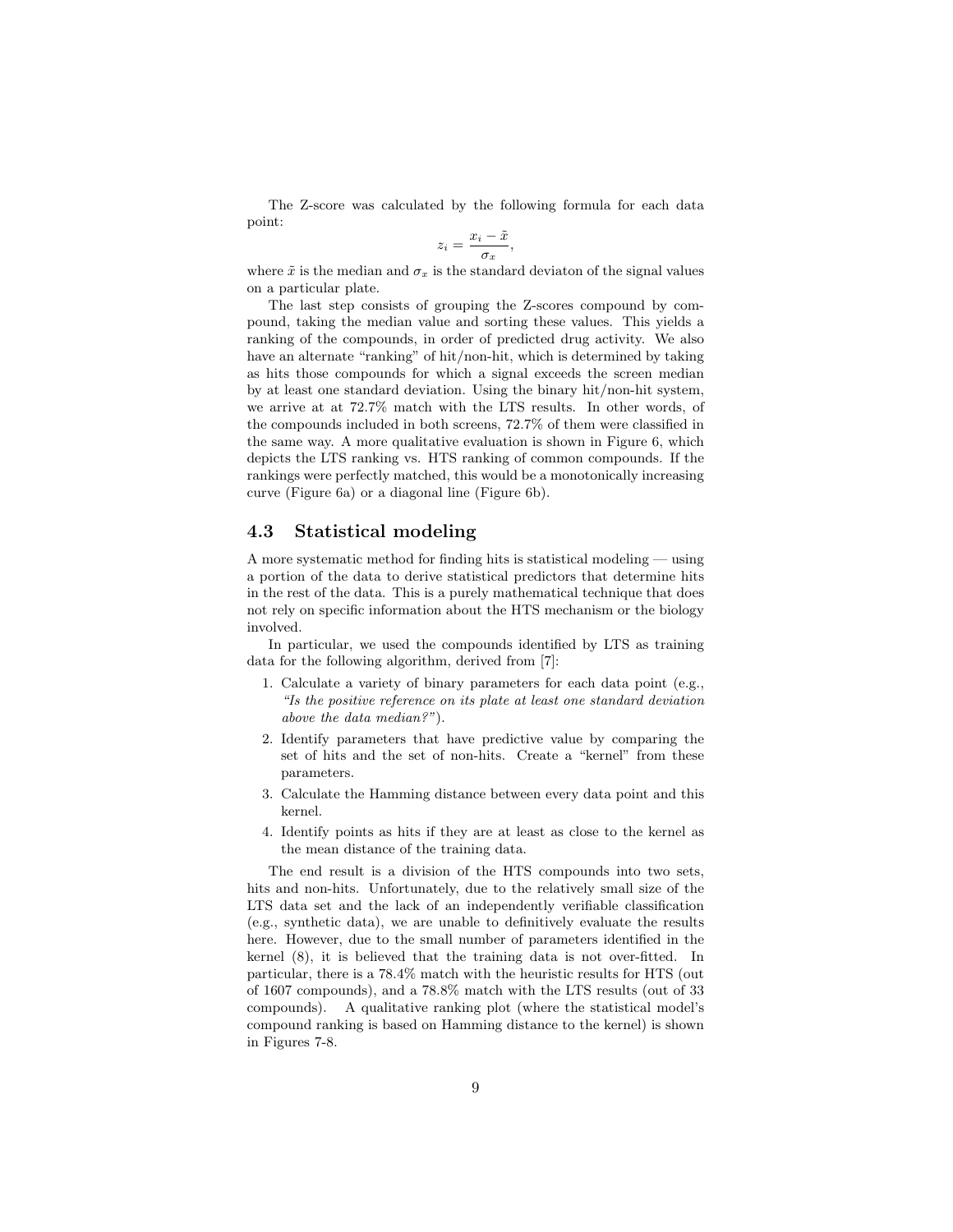

Figure 6: Heuristic HTS ranking vs. LTS ranking. (a) Compounds in both rankings are shown. Rank 0 is most active. (b) Same as (a), but HTS rankings are relative.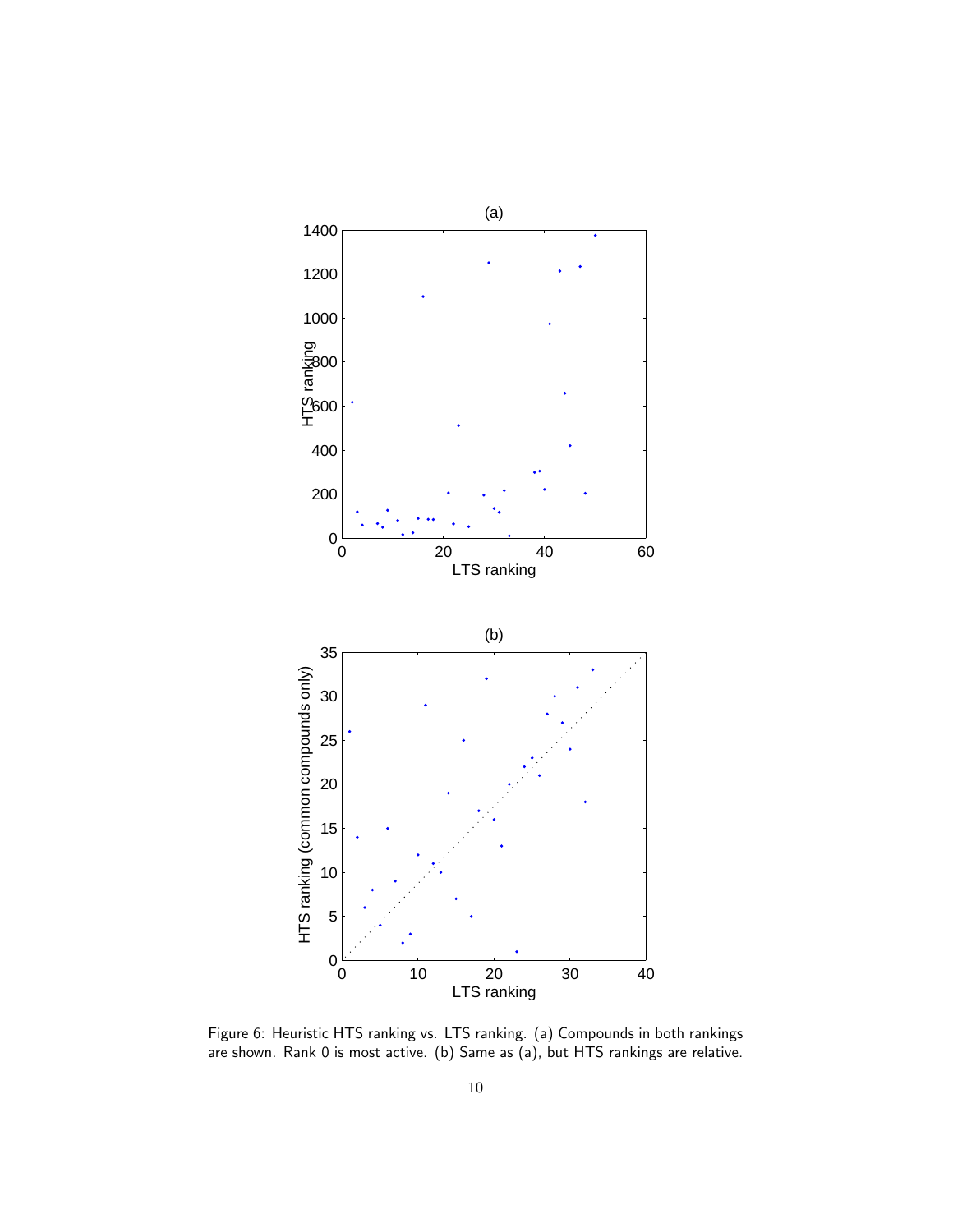

Figure 7: Statistical model HTS ranking vs. LTS ranking.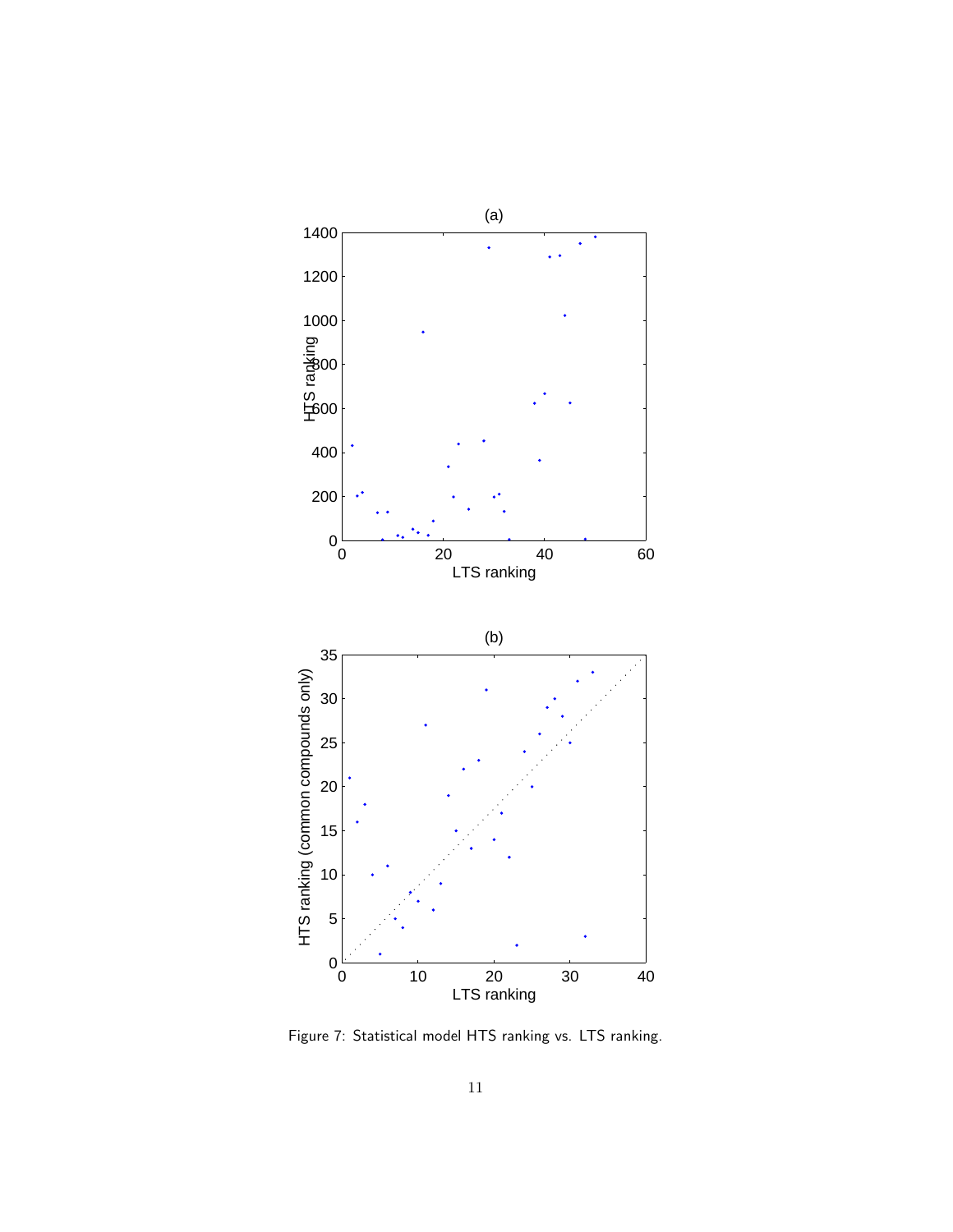

Figure 8: Statistical model HTS ranking vs. LTS ranking.

## 4.4 HTS modeling

Another approach is modeling of the HTS process itself, particularly the factors contributing to variation in the signal. Some of these might be: well position, actual compound concentration in a given well, cytotoxicity of the compound, environmental factors such as temperature and humidity, and plate run order. This would take the form of a functional relationship

$$
y_i = f(x_i, \mathbf{z}_i) + \epsilon,
$$

where  $y_i$  is the observed signal for each compound i,  $x_i$  is the actual activity,  $z_i$  are environmental variables and  $\epsilon$  is noise in the system. A good approximation for  $f$  would allow one to invert the relationship and approximate the activity  $x_i$ , given  $y_i$ . While a model of this sort would be ideal, we unfortunately did not have sufficient information about the HTS process in this project to constuct such a model.

#### 4.5 Biological modeling

At the most specific level, there is modeling of the actual biological processes involved. At the cellular scale, this sometimes takes the form of a reaction-diffusion-advection system of differential equations describing the concentrations of chemicals or proteins and their effect on cell processes. Another approach is modeling gene activity as a network of logical elements. However, modeling cell biology is not feasible for HTS screening, due to the wide variety of compounds tested — the complexity of the resulting system would have been prohibitive, and beyond our knowledge of biology. Inversely, HTS is not appropriate for biological modeling because the information generated is not sufficient. Had we been studying the behavior of a specific drug-target system, this would be an appropriate approach.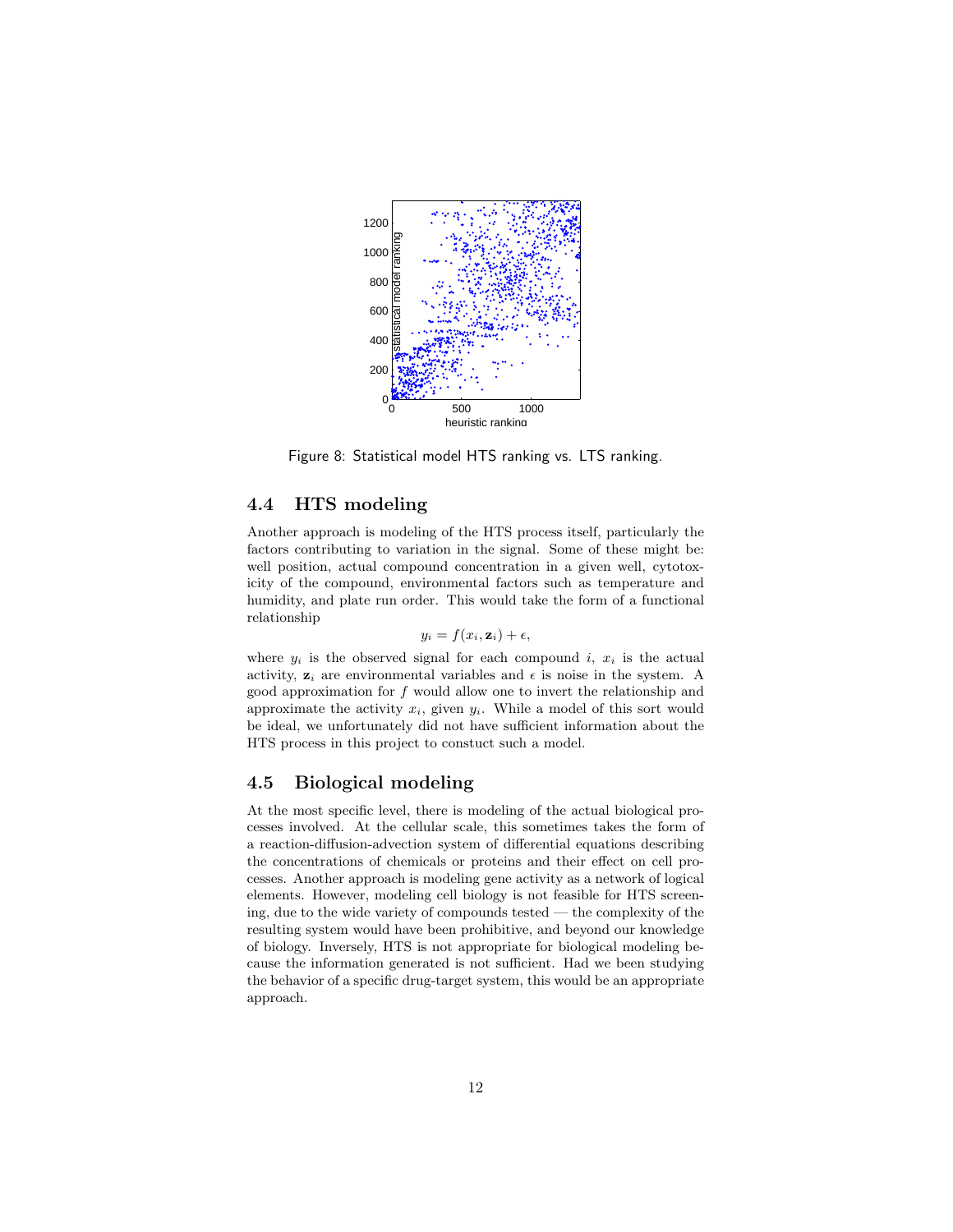# 5 Recommendations for the HTS process

When analyzing the HTS assay we encountered insufficient and/or biased information. For example, some signal values of the compounds are unexpectedly high compared to other signal values within a plate. As another example, the negative reference signal is greater than the positive reference signal on a few plates. We suggest the following improvements to the high throughput screening (HTS) process:

- Increase the number of samples per compound The major obstacle we found when trying to create a model for the HTS was the small number of samples per compound. For a significant statistical analysis of each compound we suggest running a larger number of experiments with each compound. In our data we have only 2 or 3 samples per compound, which makes model construction impractical. If we had more samples per compound, we could model the noisy signals as a normal distribution.
- Robotic error analysis Behavior and possible error of the instrumentation should be characterized. Despite the precision of HTS, we should be aware of possible inconsistencies and/or measurent errors.
- Improve plate consistency The use of two different sized plates is an unnecessary inconsistency. A variation in the plate size introduces one more variable to the problem without any apparent gain. In future experiments we suggest a uniform size of the plates in the HTS so that the data could be better analyzed.
- Environmental effects on data We assume that signal of the compounds is affected by environmental parameters such as temperature, humidity, pressure and light. These are possible causes of the abnormal signal values we obtained, but we did not have this information for our analysis. This would have been useful in making our results more accurate, and in constructing more realistic and descriptive models.

# 6 Biological and structure-activity relationships

Once hits from an HTS campaign have been identified, the results can be used to find relationships between a set of chemical or biological descriptors and drug activity. We show the application of statistical models and heuristics to other sets of experimental data in order to uncover these relationships. Such results can be used by chemists to pursue more potentially active compounds, or by biologists to formulate new hypotheses and drive wet lab experimentation.

#### 6.1 Heuristics

We carried out a preliminary analysis using heuristic algorithms. These results were then compared with the HTS screen for activity. In the analysis of Assay #2 (PBMCs), it is thought that higher values of potency and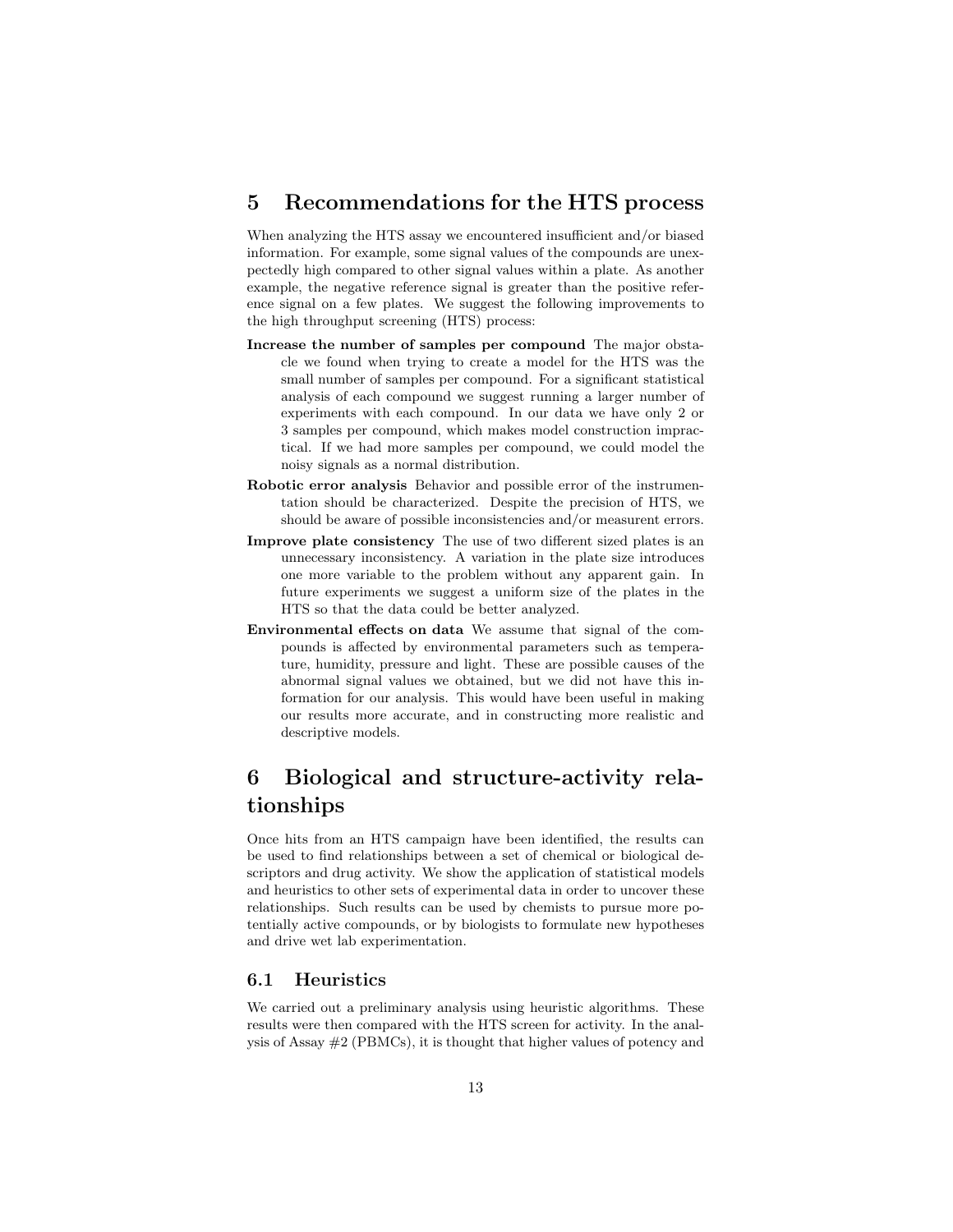efficacy are required for a compound to be active. We used the product of potency and efficacy to identify potentially active compounds, taking the mean of these products as a reference. A similar analysis was carried out on Assay #3 (D cells).

A different kind of analysis was performed on Assays #4 and #5. We investigated which compounds activate Receptor 1 and Receptor 2. Assay #4 was omitted from the analysis in the interest of time. Furthermore, we only considered agonist compounds from Assay #5.

Using our given information on chemical structure groups, we tabulated the groups to which the hits belonged. It was found that most hits came from group 2. Hence group 2 was pulled out from the data, and the same analysis was carried out to identify the hits from the other groups.

Finally, we compare hits derived from the above analysis with the hits found by the heuristic HTS analysis and obtained a 61.0% match. Comparison with the results of the statistical model and yielded a 74.5% match.

## 6.2 Logistic regression analysis

Given a series of  $n$  measurements on the compounds, "discriminants", one can ask which of them (if any) are good predictors of activity for the compounds, in the sense that large (small) values of the measurement tend to imply large (small) activity. The method of logistic regression is a useful tool for this purpose, and is described below.

Given a series of vectors  $x^1, \ldots, x^m \in \mathbb{R}^n$ , and associated real values  $y^1, \ldots y^m$ , it is a common problem to find a function that fits the dataset as best as possible in a given context, i.e.  $f: R^m \to R$  such that  $f(x^i) \approx y^i$ for every  $i$ . The logistic regression approach allows for functions of the form

$$
f(x) = \frac{e^z}{1 + e^z}, \ \ z = \beta_0 + \beta_1 x_1 + \ldots + \beta_n x_n,
$$

where the choice of values  $\beta_i$  is determined with maximum likelihood methods. Note that the values of f are always in the interval  $[0, 1]$  so we interpret this function as the probability for a discrete event to hold for the point  $x$ .

In our context, each vector  $x^i$  represents a screened compound, or more precisely, an n-tuple of measurements performed on a compound. We hope that the measurements contain enough information about the compound for the application at hand, so that one can think of the compound as a point in Euclidean space.

The directions in which the values of the functions  $f(x)$  and  $z(x) =$  $\beta_0 + \beta_1 x_1 + \ldots + \beta_n x_n$  increase are the same, and are described by the vector  $\beta = (\beta_1, \ldots, \beta_n)$ . If  $\beta_i = 0$  for some *i*, we infer that the *i*<sup>th</sup> measurement does not provide any predictive information about the value of  $f$ . On the contrary, if  $\beta_i$  is very large, we conclude that the  $i^{\text{th}}$  measurement might have a predictive value (given that large values of  $x_i$  imply large values of  $f(x)$ ). In order to compare different values of  $\beta_i$ ,  $i \geq 1$ , it is useful to normalize the measurements so that the sets  $\{x_i^1 \dots x_i^m\}$  have similar variance for every i.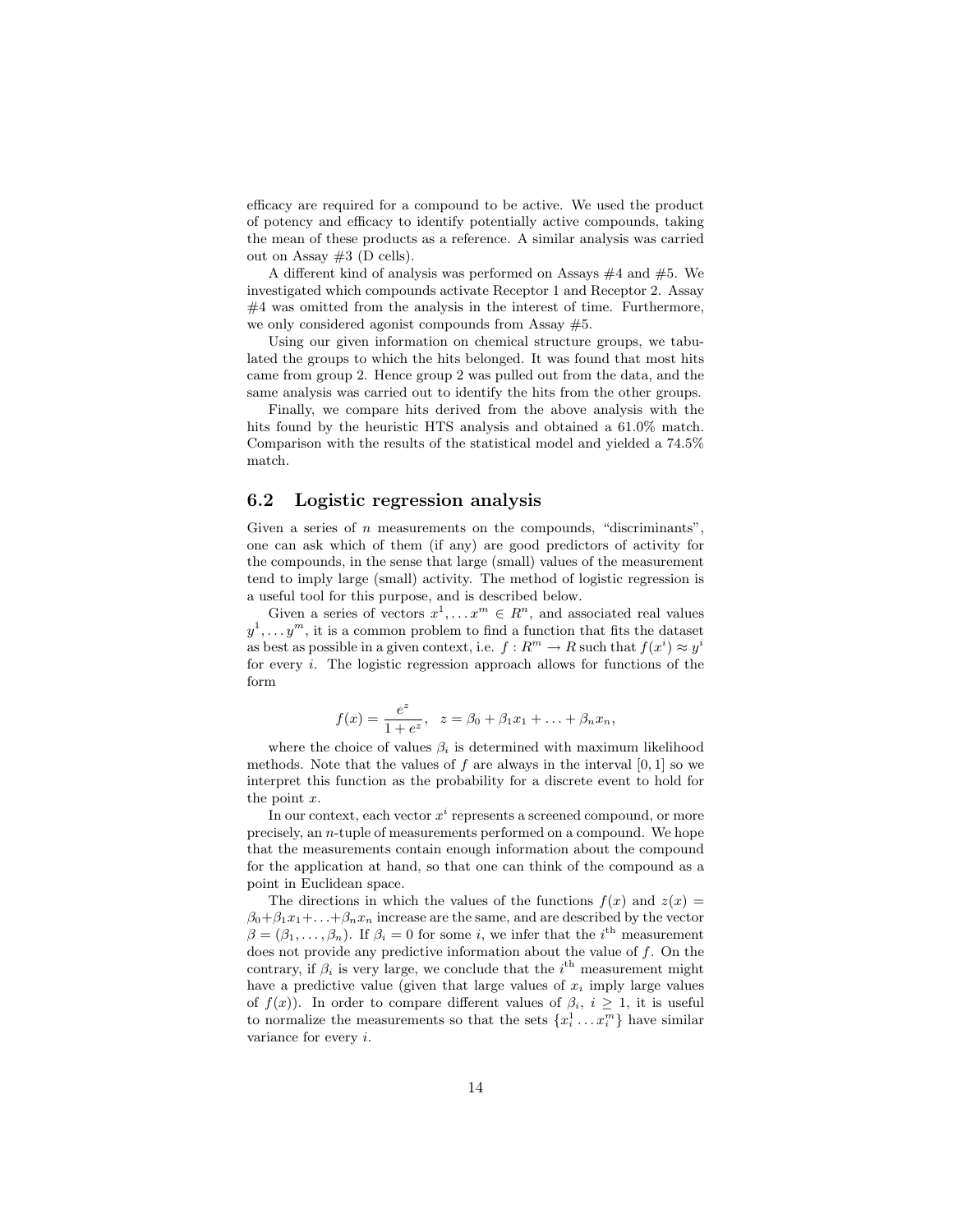We examined four descriptors: potency and efficacy for Proteins 1 and 2 (Assay #2). The choice of discriminants is biologically oriented so we might uncover more informative relationships than with typical chemical measurements, since it is suspected that these proteins are involved in B cell proliferation. We used only those compounds that were included in the LTS, and followed the ranking we had obtained to decide whether each compound should be considered active  $(y = 1)$  or inactive  $(y = 0)$ . The Newton-Raphson method was used for finding the linear regression function  $f(x)$ , which can be interpreted as the probability for a compound to be active given the measurement vector  $x$ .

**Results:** Given the descriptors  $\text{Potency}_1$ ,  $\text{Efficacy}_1$ ,  $\text{Potency}_2$ ,  $\text{Efficacy}_2$ , relating to Proteins 1 and 2 respectively, and using a total of 50 data points (37 active, 14 inactive), we obtained a logistic regression function with the parameters  $\beta_0 = 1.4$ ,  $\beta_1 = 1.18$ ,  $\beta_2 = -0.27$ ,  $\beta_3 = -0.24$ ,  $\beta_4 = 2.12$ . This indicates that  $Efficacy<sub>2</sub>$  is the best predictor of activity (out of the four) for a given compound. Surprisingly, the potency of the same protein does not seem to carry a predictive value. However, the potency of Protein 1 may be used as a (weak) predictor.

#### 6.2.1 Testing hypotheses

In this section we make two short, tentative analyses of the relationships between Protein 1 and 2 secretion, activation of Receptors 1 and 2, and B-cell proliferation. It has been proposed that activation of Receptor 2 induces secretion of Protein 2, which in turn is associated with B cell proliferation. In what follows, we will restrict our attention to these two relationships.

Receptor  $2 \rightarrow$  Protein 2 Consider the 101 compounds that were tested both for receptor activation and protein potency/efficacy. We separated them into two groups, according to whether they were found to activate Receptor 2 or not. The protein secretion activity for the two groups can be described as follows:

|                                                                                | Protein 1 Efficacy                                   | Protein 2 Efficacy |
|--------------------------------------------------------------------------------|------------------------------------------------------|--------------------|
| Receptor 2 activation                                                          | $\mu = 3.13$ , MAD = 0.212 $\mu = 3.68$ , MAD = 0.36 |                    |
| Receptor 2 non-activation $\mu = 3.16$ , MAD = 0.24 $\mu = 3.13$ , MAD = 0.44. |                                                      |                    |

We can see that the Protein 2 efficacy average is markedly higher for the group of Receptor 2-activating compounds than for the group of nonactivating (or weakly activating) compounds. Indeed, the averages of 3.68 and 3.13 are significantly different, taking into account the MAD of each data set (recall that MAD, or median absolute difference, is a measure of the variance of the values, [2]). On the other hand, the Protein 1 efficacy average is quite similar for both groups (with respect to the corresponding  $MAD$  values) — a similar result holds for Protein 1 potency analysis. Thus, we have evidence of a correlation between Receptor 2 activation and Protein 2 secretion. In and of itself this doesn't imply a cause and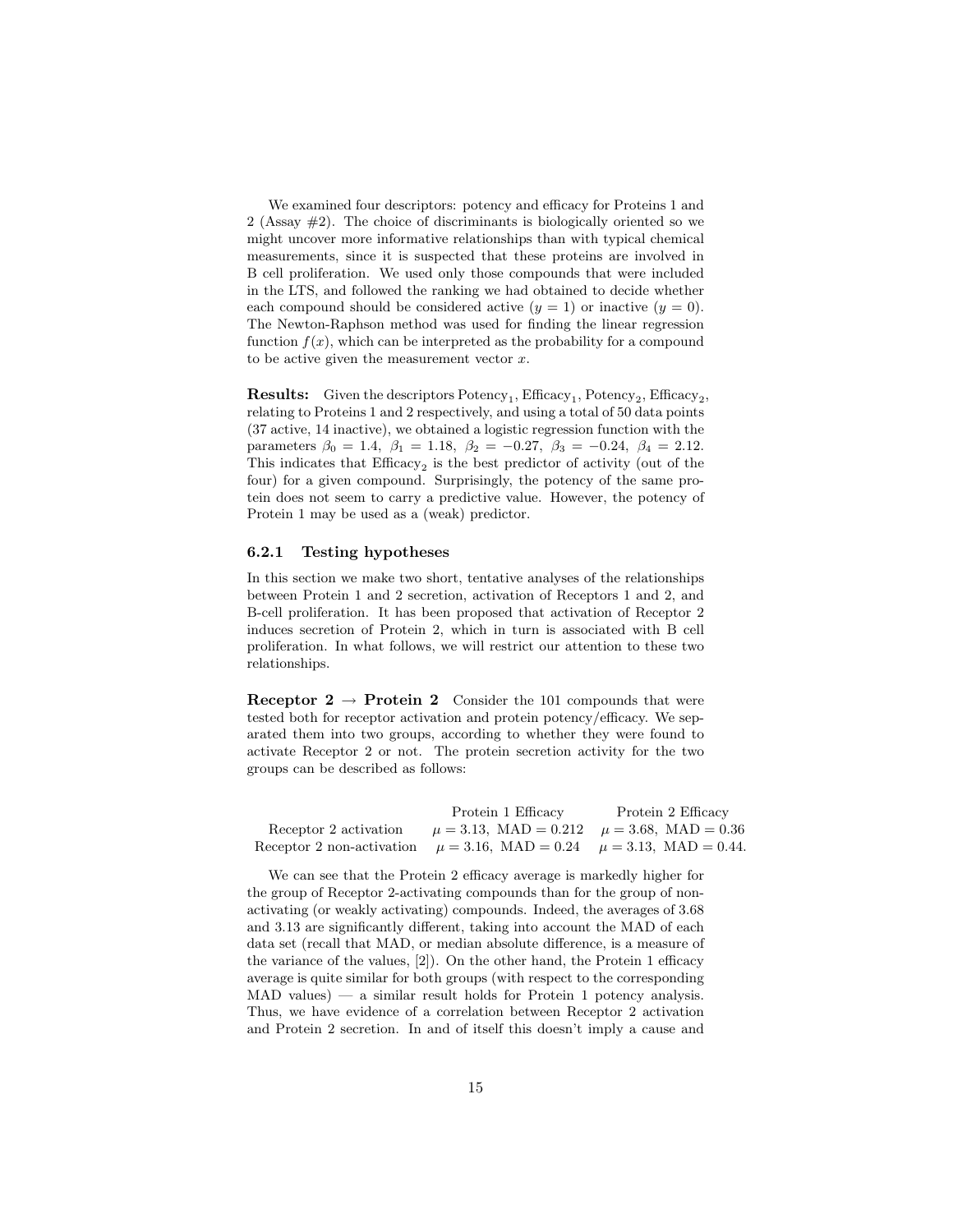effect relation, but it does support a scenario in which activating Receptor 2 triggers a signaling cascade resulting in protein production.

Note that in a similar way all binary relations between the given discriminants can be either established or refuted (to the extent that the data is sufficient and valid), and that both positive and negative influences can be distinguished.

**Protein 2**  $\rightarrow$  **Cell Proliferation** We considered the compounds that were screened for Protein 2 efficacy, and plotted them in Figure 9 using the corrected signal on the y-axis. The compounds that were deemed active using the techniques from the previous section are plotted in red.



It is not surprising that the red dots tend to have higher signal values, since their corresponding compounds were chosen on that basis. But it can also be seen that the red points tend to be clustered on the right side of the figure, suggesting a correlation between Protein 2 efficacy and B cell proliferation. Also, there doesn't seem to be another cluster of active points on the upper left corner which suggests that the only mechanism that the compounds have for inducing proliferation involves the secretion of Protein 2. This observation can be very useful when trying to establish a model for this process, but could not have been deduced only from a correlation analysis, since a small red cluster in the upper left side might not substantially diminish it. Finally, recall that active compounds were chosen solely on the basis of their signal, without involving any information on protein secretion.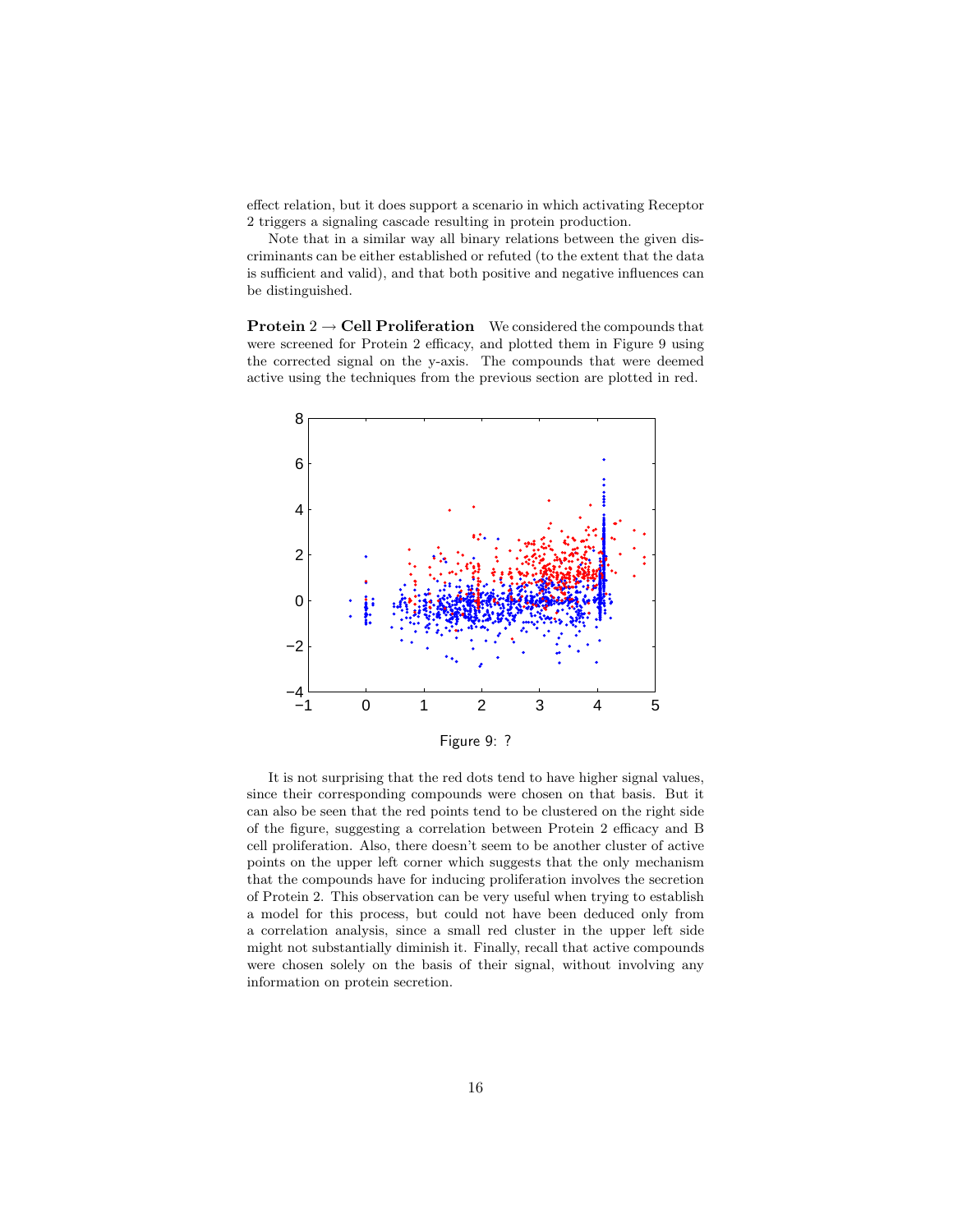# 7 Conclusions and future work

In the first half of this project we investigated in detail Assay  $#1$ , both HTS and LTS. LTS data was evaluated and compared to expert testimony to create a reference set of results. Next, different methods and models were developed for HTS and compared to LTS to determine the best method/model to identify HTS active compounds. The second half was devoted to the analysis of relationships between Assay #1 and other assays thought to be predictive of Assay  $#1$ .

If we had more samples per compound, we could use for example the approach described in [8]. In particular, let  $\mu$  be the mean of the signal values,  $\sigma$  its standard deviation, n the number of samples and  $h_{ac}$  the threshold for compound activation (one possible choice is  $h_{ac}$  =  $\mu + 3\sigma$ ). Then the probabilty of a compound being declared a hit could be calculated:

$$
P(\text{hit}) = P(x > h_{ac}) = 1 - \Phi(\sqrt{n} \frac{h_{ac} - \mu}{\sigma}),
$$

where  $\Phi$  is the cumulative distribution function.

Another possibility of future work would be further investigation of common structural features of compounds. This is important because if only one compound of a family is considered to be a hit, it is a singlet and unlikely to be pursued because very little chemical optimization can be performed (toxicology for example).

If information about the HTS process were available, we would suggest modeling the HTS to decode the effect of environmental factors and other systematic noise. Also this would make it feasible to generate synthetic data to more easily validate algorithms for HTS data analysis.

In this project we focused on heuristics and abstract statistical models that is, methods based on data mining. Those models were suited to the problem posed and data available. We believe that an better understanding of the environmental and biological variables in HTS would allow us to construct a descriptive model, which would provide more insight into the HTS process.

# 8 Acknowledgements

We would like to thank the Institute for Mathematics and its Applications and the University of Minnesota for hosting the Workshop for Graduate Students: Mathematical Modeling in Industry. We would also like to thank 3M Corporation and our mentor Dr. Ann DeWitt for their support and guidance, and Professor Douglas Arnold for suggesting statistical modeling, [7].

# References

[1] G.A. Bishop, L.M. Ramirez, M. Baccam, L.K. Busch, L.K. Pederson, and M.A. Tomai. The immune response modifier resiquimod mimics cd40-induced b cell activation. Cellular Immunology, 208:9–17, 2001.